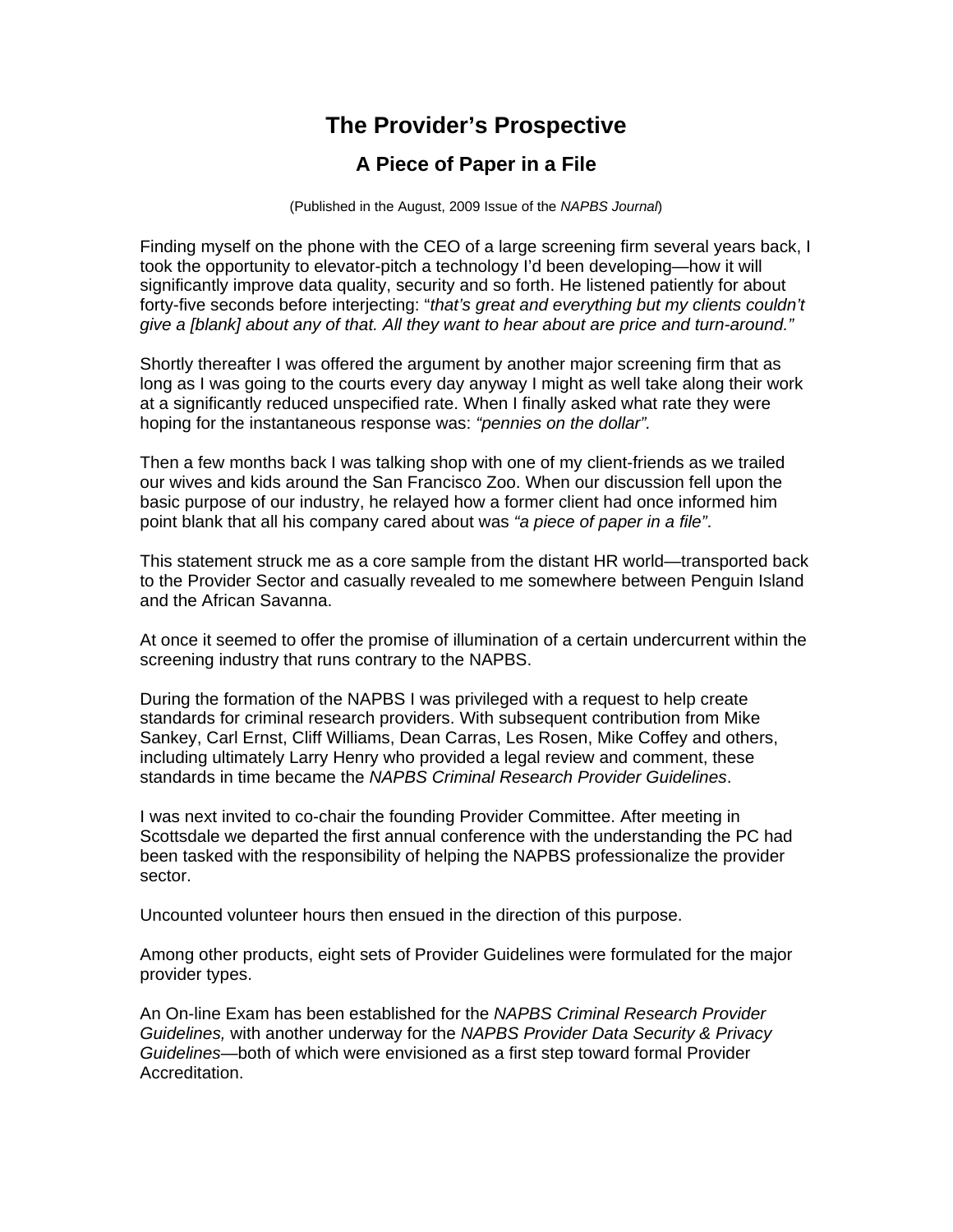NAPBS Provider Directories have also been published so that member providers can be readily distinguished.

In short, the PC has consistently endeavored to fulfill its charge—initially by creating and establishing guidelines for providers; currently by getting at least two of those guidelines broadly known and applied; and in the future by conceivably using them as the basis for a Provider Accreditation Program.

Frankly, the last several years have witnessed perceived challenges to this objective most notably in the form of the aforementioned undercurrent, which has often been popularly described as *commoditization[1](#page-1-0)* .

A wholesale provider can possess at once a reduced perspective of the retail sector, and a certain unique insight into the underbelly of the screening industry. Which is to say: I could be lacking the CRA's Perspective here, and this *paper-in-the-file* comment could be unrepresentative, merely a core sample from the fringe, if you will. But from my Provider's Perspective at least I am inclined to associate it with our so-called commoditizing undercurrent.<sup>[2](#page-1-1)</sup>

Clarifying any activity involves an examination of its purpose. And yet I'm uncertain the basic *purpose* of the screening industry has ever been officially articulated.

The stated purpose of my own research group is: *to help protect honest employers and employees from anti-social behavior in the workplace*.

I would think something along this line might fly for our industry in general. However, a look at its history clearly indicates its formation in no small part stems from the specter of the negligent hiring suit—which fact opens the door to a potential variation of purpose.

On one side of the spectrum we would surely find the purpose to screen for antisocial personalities, and otherwise ensure convicted applicants are not unsuitably placed. Conceivably such would be the governing motivation for quality-oriented background screening firms.

At the opposite end however we reportedly discover at least one End User with the purpose to obtain a piece of paper in a file—which seems to forecast this company will demand the cheapest, fastest, irreducible minimum background check that will yet suffice to technically secure their impunity in the event of a suit.

If enough End Users shared this purpose—to secure corporate impunity with a cheaply acquired consumer report—it stands to reason they would collectively foster a demand for ever cheaper background checks with relative indifference to quality. Presumably, they could even warp the purpose of the industry (into, what, the negligent hiring suit indemnification industry—\$5 per applicant premiums?).

 $\overline{a}$ 

<span id="page-1-0"></span><sup>&</sup>lt;sup>1</sup> Commoditization: *the process by which a product reaches a point in its development where one brand has no features that differentiate it from other brands, and consumers buy on price alone.* 

<span id="page-1-1"></span><sup>2</sup> By the way, in regard to *Provider Perspective* versus *CRA Perspective*, of one thing I am certain: these terms should never be referred to by their acronyms, at least not outside of the industry.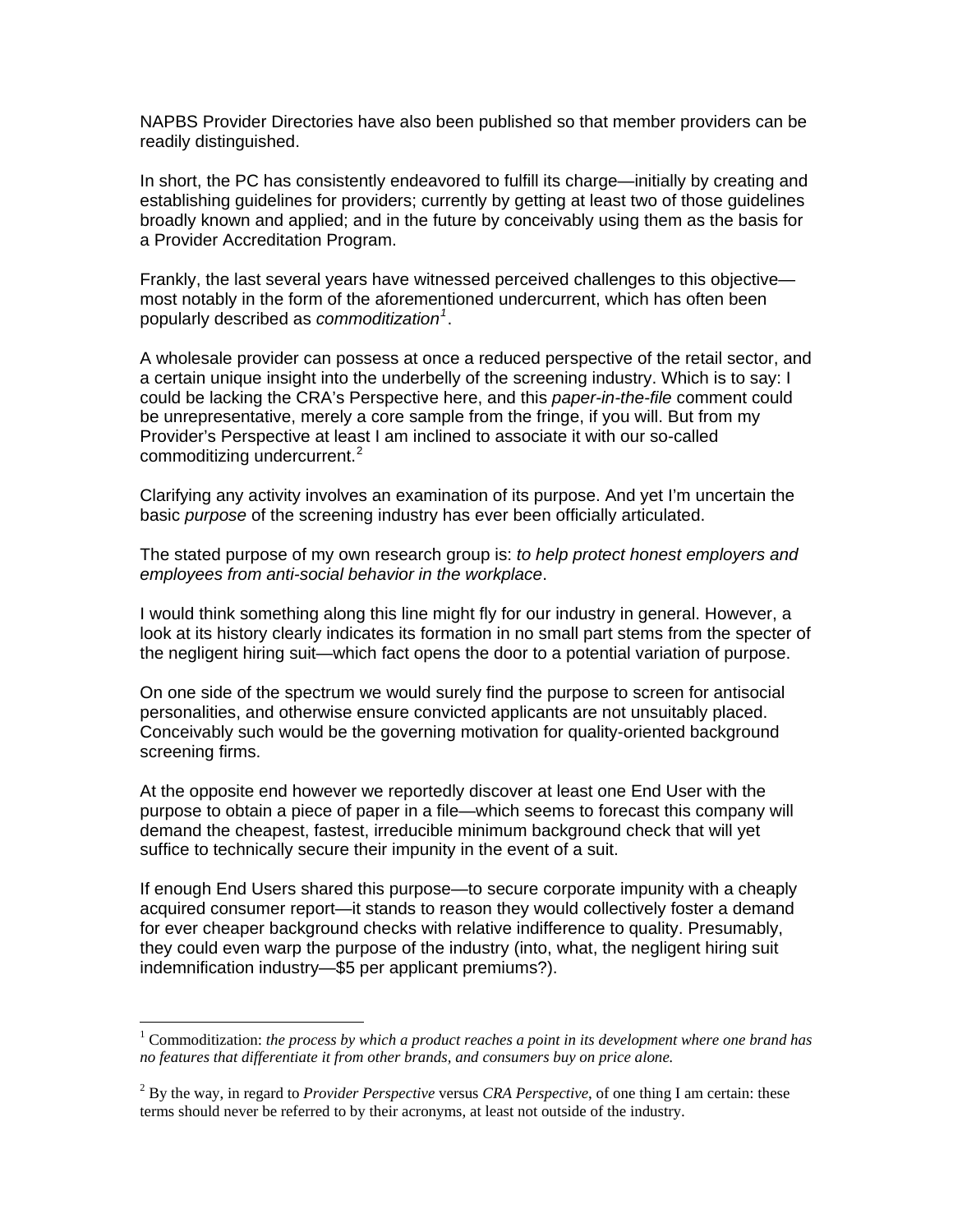If companies are actually aiming to indemnify themselves with cheap, low quality, token background checks then my next question would have to be: who *would* be left liable in the event of a suit?

I can only assume it would be the producer of that piece of paper in the file. And any liability they might inherit would presumably extend to their provider. But then again if that provider's correspondingly cheaper rates or level of professionalism does not admit for the considerable expense of E & O insurance, it is probably in effect just the CRA.

Again, CRAs would have a more comprehensive perspective on this than I could. (In the words of a fly-fishing guide-friend of mine: "we should ascertain by finding out".)

To be sure, there is also the factor of healthy *competition* yet—although in my estimation this term warrants scrutiny in the way it is commonly employed against quality-oriented providers (and I would imagine CRAs as well).

I was inspired to write this article by a recent report that seems to epitomize the *paperin-a-file*, *pennies-on-the-dollar,* commoditizing undercurrent—specifically, concerning a quality research provider whose cheaply-rated "competitors" are unlicensed and undocumented aliens.

Now, how any screening firm or national or regional provider would ever come to reward unlicensed, undocumented aliens as their source of criminal record information is a question worth pondering. (I maintain that individuals who are themselves being criminal in life ought not to be engaged in the business of detecting and reporting criminality in others. After all there is such a thing as a *personal ethics blind spot*).

I appreciate healthy competition. But c*ompetition* by definition implies the offering of a comparable service. The word *compete* means the *ability to do as well as or better than the others*. If competition among providers were limited to the superficial factors of *price* and *turn-around,* that would be one thing; but take into account the third, typically less salient factor of *quality* or *professionalism* and so-called "competitors" begin to differentiate considerably regardless of appearances.

Surely our aforementioned quality provider is not in bona fide competition with the unlicensed, undocumented aliens providing criminal research in their area. For starters they have a business license; are a founding member of the NAPBS; seed money contributors, and contributors to the NAPBS *I Made a Difference* campaign; are longterm PC members; have certified on the *NAPBS Criminal Research Provider Guidelines Exam*; studied and subscribe to the *NAPBS Provider Data Security & Privacy Guidelines*; and a portion of their bottom line goes to Errors & Omissions insurance, as well as the secure handling, storage and disposition of PII their clients entrust them with.

In short, they are a professional NAPBS member-provider who could not viably "compete" with more cheaply rated, non-professional, unlicensed, uninsured, datainsecure, non-NAPBS contributing providers—at least not without abandoning many of the elements that basically constitute their professionalism, including those that are—or should be—industry-critical.

In all practicality though quality research providers, like quality CRAs, can discover a certain challenge in the fact that all those little professional actions they undertake to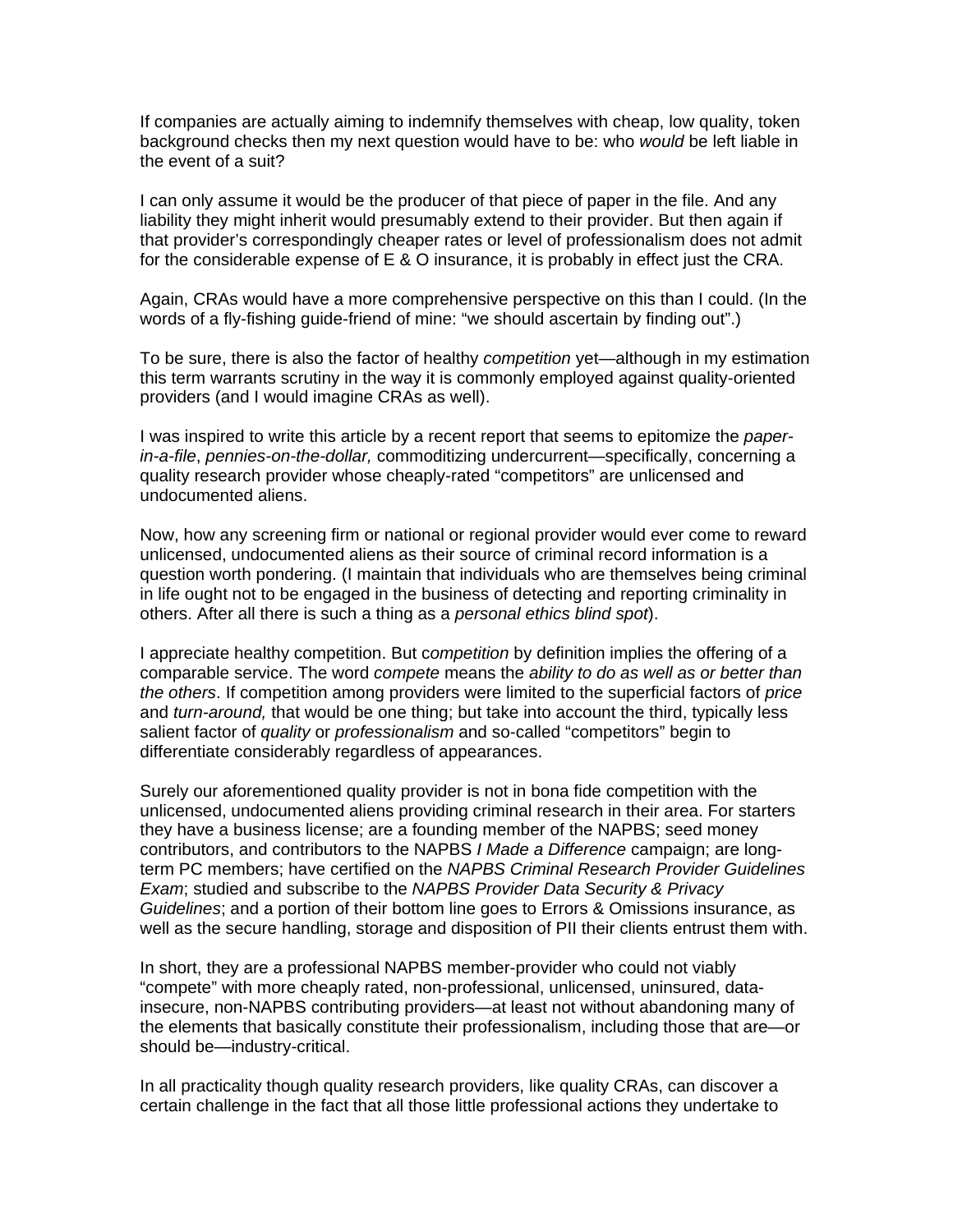render their product—including those that are industry-critical—may be neither obvious nor even required by their clients in the way price and turn-around commonly are.

Indeed, providing a quality-oriented professional service in the abstract environ of an information industry can even backfire on one at times. Over the past nearly15 years we've lost a few clients and temporarily endangered relationships with a few more by consistently adhering to *Criminal Research Provider Guideline* # 37: *The research provider should notify their customer immediately upon any timely discovery of a significant error or omission in their reported results*.

It would seem expedient for any professional researcher to avoid the potential repercussions of observing this guideline—especially if any of their "competitors" refrain from doing so as a matter of course. However, such would clearly betray the purpose of their hat—which again is to help protect employers and employees from criminality in the workplace, and to ensure convicted applicants are not inappropriately placed.

(By the way, I would add that any client who would make their provider sorry for observing this guideline is courting potential future silence the next time their provider discovers a misreported false-negative or other significant error or omission.)

Other examples concern *Criminal Research Provider Guideline* # 34: *The research provider shall use only the most current, complete, best possible source of public record in performing their research. If not, the provider must disclose this fact up front to their customers.* 

For years some providers in Contra Costa, CA have indexed their search requests on the fiche indices available in this county. In that this index is perpetually out of date it does not constitute the *most current* source—which is actually the clerk's computer index that has been indirectly available to the public since the mid 90's.

One past advantage to utilizing the non-current fiche index is that prior to January 3, 2006 (when CA AB 145 took effect) they could circumvent the \$5 court search fee.

Another advantage is that searches can be turned around more quickly than with the clerk's index.

Similarly in Santa Cruz, CA it is possible to short-cut pulling case files by obtaining what is called a judge's print. Any researcher comfortable with taking this short-cut can "outperform" more quality-minded providers by days on their case turn-around. The problem is, unless they also elect to observe Guideline #34—by honestly disclosing their shortcut—they are exposing their clients to an unwitting violation of FCRA §613(a)(2) with every case report they so quickly turn around, because the judge's prints are consistently *incomplete* compared to the hard files. Even if they did disclose their shortcut any client who did not then contemporaneously notify the consumer or otherwise vet their provider's case information would now be *knowingly* violating federal law.

So here we have two examples of a less professional provider seemingly out-performing a more professional provider on *price* and *turn-around,* by violating *NAPBS Criminal Research Provider Guidelines*, sacrificing the *quality* corner of the *quality-speed-price*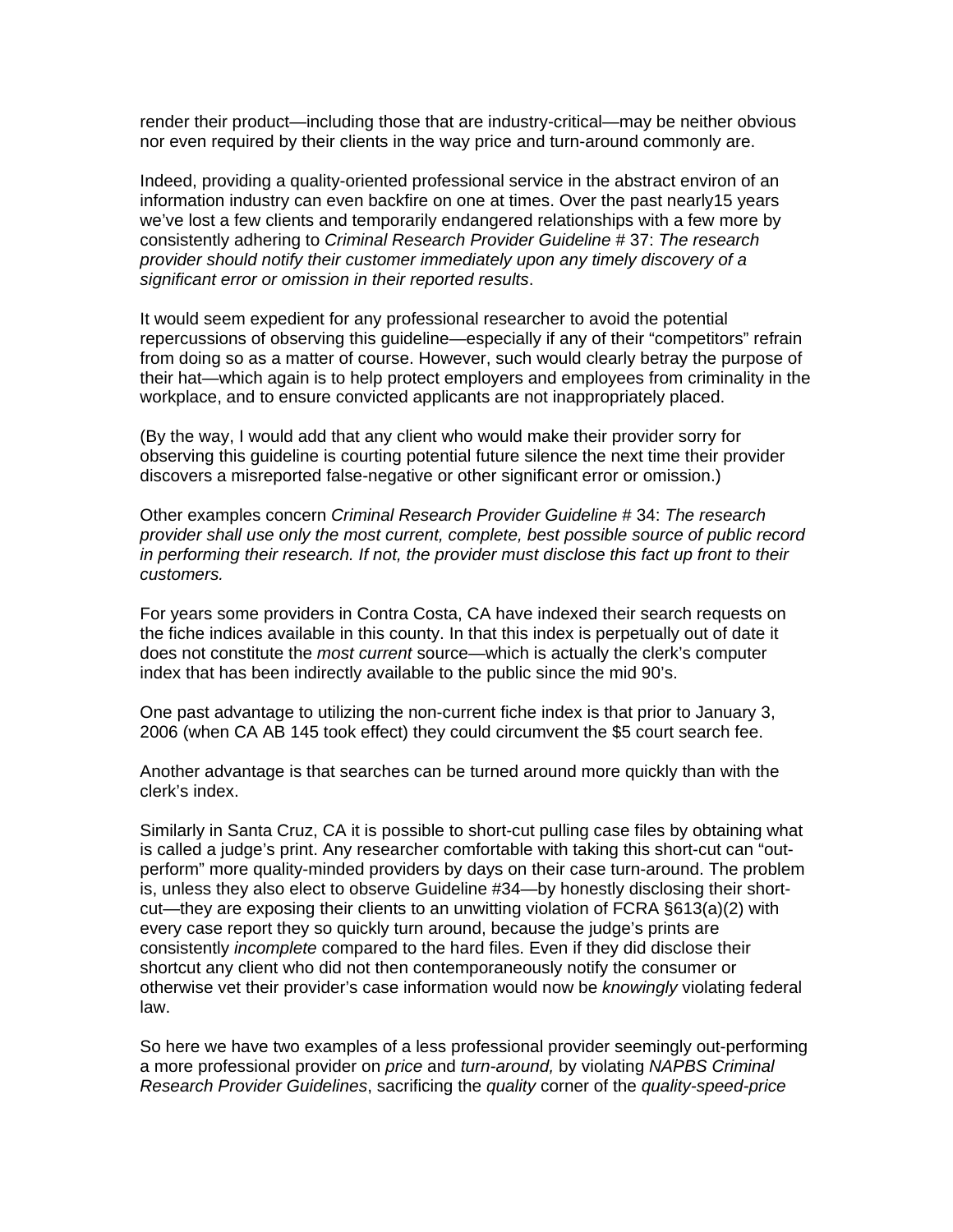*triangle* and legally exposing their unwitting clients (and End Users) to render a faster, cheaper search.

Similarly I once had a new client assert that he was not going to pay us for an involved search because he had been "forced to hire an alternative researcher" who accomplished in one hour what we had "failed to do for the better part of a week" (and at a cheaper rate, of course)—which was to search and clear Jose M. Lopez in the San Francisco Criminal Court.

It so happened we had just completed this search ourselves and found the subject ultimately clear. I endeavored to explain how no researcher could have professionally searched and cleared such a common name in the SF Court in one hour—that we had to research at least 52 possible records in order to verify each one as a non-match—two with matching middle initials on the index, fifty with no middle name or initial.

This client flat out refused to accept my explanation for the time discrepancy, opting to tout the virtues of their alternate researcher who in their view roundly out-performed us on price and turn-around. Of course, this researcher potentially exposed both their client and their End User by violating *NAPBS Criminal Research Provider Guideline #24[3](#page-4-0)* . But the client was unable or unwilling to appreciate this fact. (Presumably, his reaction would have been quite the opposite had we found a matching record at the bottom of all those possible records. To be sure, many common names with 30-70 possible records are ultimately found to be clear—which fact a provider may gamble on. On the other hand, had the applicant been Jose M. Lopez, with a certain DOB we have on file, the 52 possible records would have eliminated down to one matching reportable felony conviction).

Rather put out by the disdainful mistrust, I finally all but told this client had I better understood their standards from the onset I might have provided them with a *much* cheaper rate and a *significantly* faster turn-around—by foregoing the court all together and clearing their requests on receipt (the reductio ad absurdum of the *quality-speedprice* triangle sans *quality*).

I count myself fortunate in that I've only suffered a few clients like this. Without a doubt they are the exception to the rule. The overwhelming majority of CRAs I've had any direct experience with consider themselves quality firms who prefer quality providers.

At the same time, from what I can see some CRAs and National and Regional Providers over the past several years have, to some extent, been forced into "competition" with the commoditizing, soulless, faster-cheaper element of our "maturing" industry.

Then October of last year brought additional challenges to the *quality* or *professionalism*  corner of the triangle. After better than a decade of flourishing and prospering in a consistently expanding industry, many CRAs and Providers encountered considerable set-backs for the first time. By report many research providers have correspondingly

 $\overline{a}$ 

<span id="page-4-0"></span><sup>&</sup>lt;sup>3</sup>NAPBS Criminal Research Provider Guideline # 24: In conducting a search on a Common Name, the research provider should make reasonable efforts to pursue any Partial Name Match Only or Full Name Match Only listings found on the index. If such cannot be feasibly cleared—whether by clerk check or other valid means—the provider should minimally disclose this fact in writing to their customer, including the approximate number of possible records not pursued and the reason why it was infeasible to do so.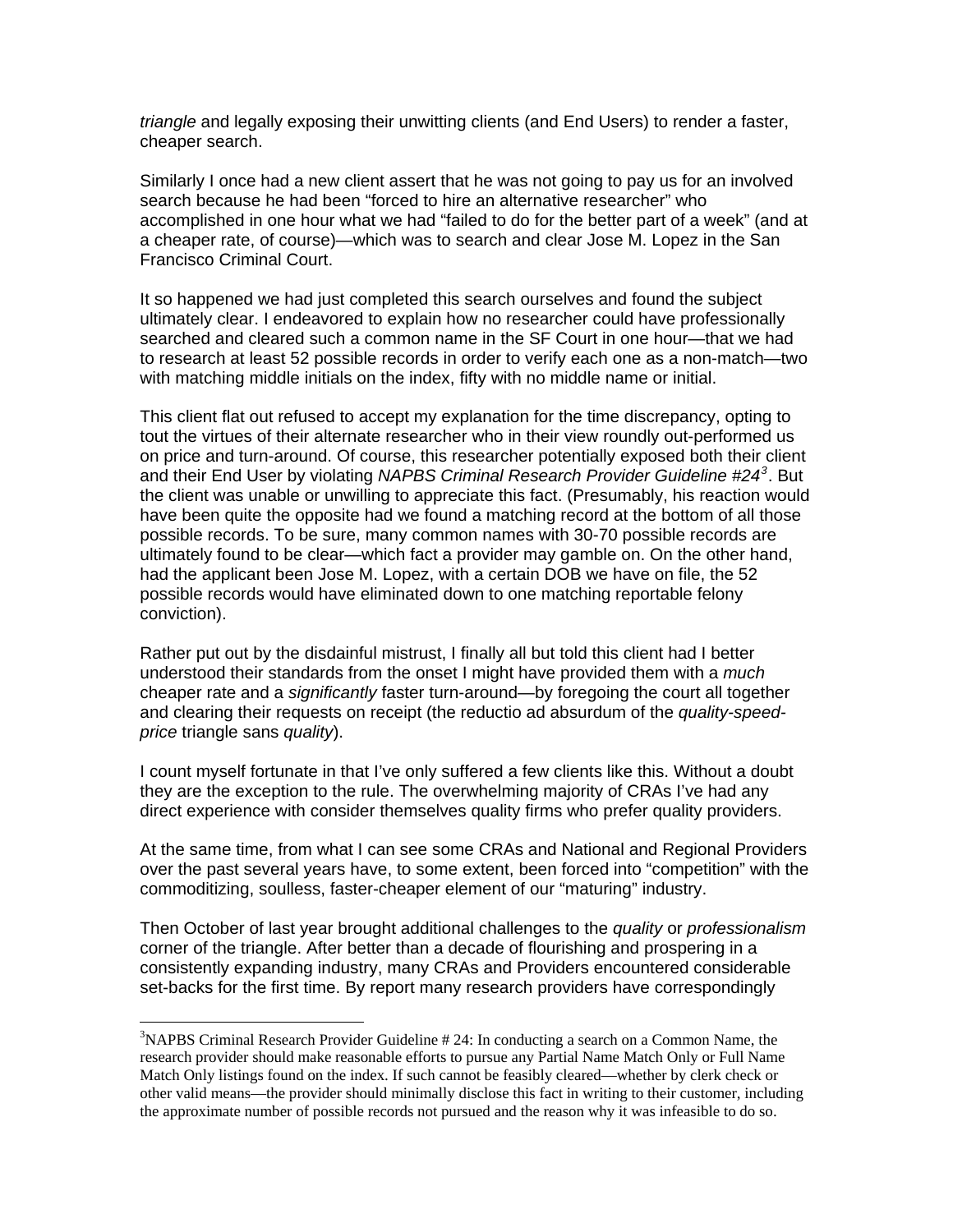experienced significant reductions in volume which, coupled with slow and no-paying accounts and demands for lower rates, have presented a real challenge to their viability. Indeed some have just gone out of business.

Furthermore the cut-rate and fraud element seemingly lend their efforts to the challenge with unsolicited fax and email blasts offering peerless research services at improbably cheap rates, and in some cases no court fees in jurisdictions where they apply.

While some of these efforts are obvious, some can be rather convincing. One of the earliest examples of outright provider fraud I ever witnessed was in the black market of Los Angeles in the late '90's. A clever criminal and veritable chameleon operating under a series of personal AKAs and shrewdly contrived front companies was heavily rewarded with tons of volume while running quality LA researchers out of business. One client even called to admonish me about how I really ought to get with the times and emulate the cheaper going rates being established for California. What neither of us knew at the time was at least one of the leading *criminal* criminal research providers (as in: criminal researcher providers who are themselves criminal) bringing about these cheap rates was doing so by shrewdly defrauding one legitimate researcher to the next across the counties of California, eventually ripping off decent providers for upwards of \$7K, 10K and 20K in three cases I directly know of.

This fraudulent group presented themselves to me as Accucheck of Chicago, 55 West Wacker Drive. Their EIN turned out to be that of an Alabama collections agency named Accucheck, whose corporation had been closed a few years prior.

Fortunately they only took us for about two day's worth of work before we cut them off.

After providing them with over \$20K worth of research one unlucky provider realized all they really had were two 800 numbers they could no longer get a response on. He engaged a PI acquaintance and their investigation eventually led to an abandoned boiler room in LA.

This clever *criminal* provider went on to anonymously expose another *criminal* criminal research provider in Southern California—reportedly by breaking into their premises, stealing incriminating documents and Federal Expressing copies of them to their purloined client list, as well as to the Los Angeles DA. A handful of providers including myself ended up in communication with an investigator from the DA's office in an effort to close this operation down. But in the end they eluded prosecution and went on to reinvent themselves anew; while the group of like-minded providers they had exposed was busted by the DA instead.

I recall being aware of the fact that many CRAs who utilized these *criminal* providers now faced the dilemma of whether or not to redo all the research they had handled for them.

One also might wonder what these clever *criminal* providers might have eventually done with the tens of thousands of consumer PII their clients freely supplied them with.

It is not without reason the *NAPBS Provider Data Security & Privacy Guidelines* call for criminal background checks on any provider and their crew with access to PII. Curiously, in the 16 years I have been providing criminal research I have only had one client ask for